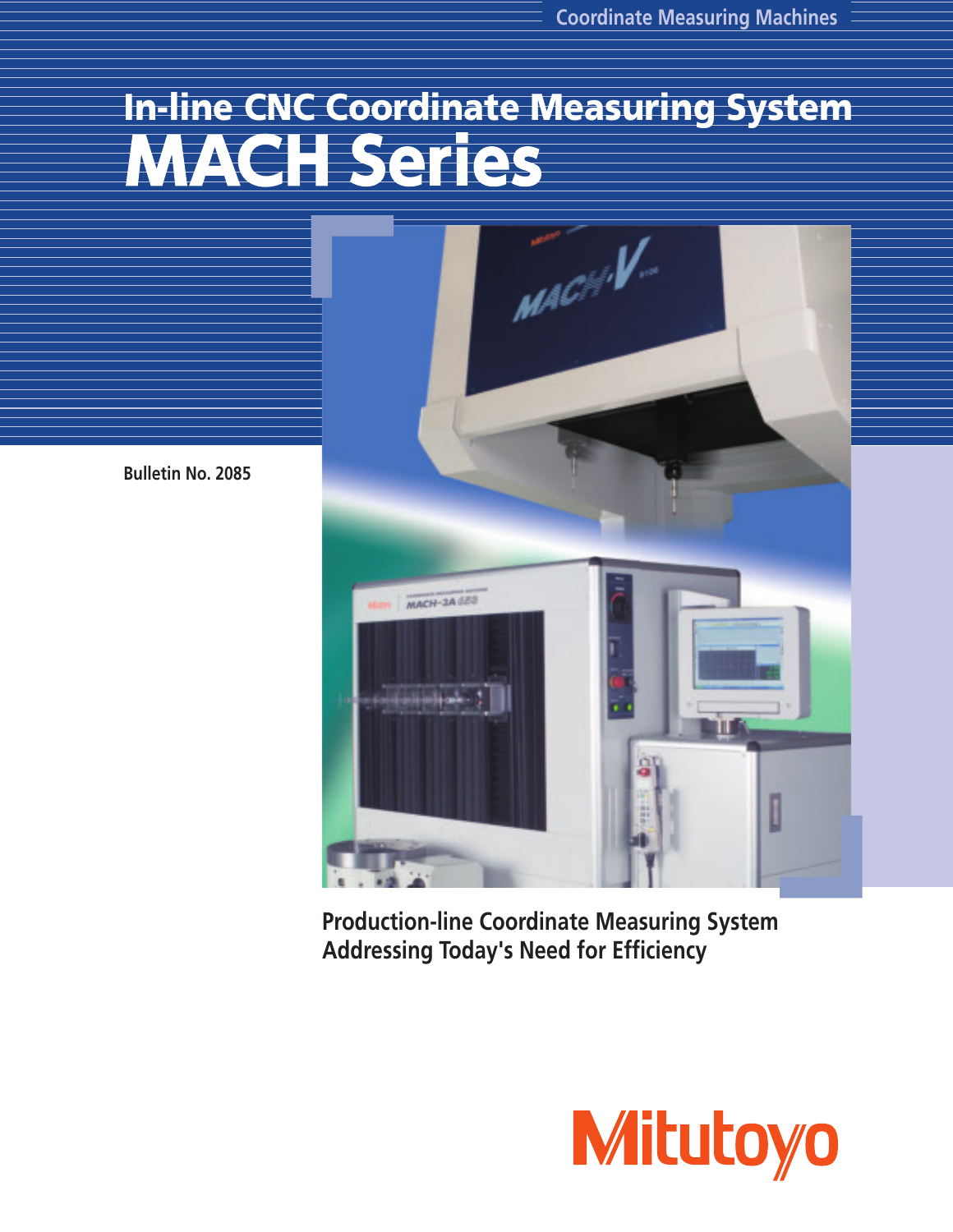# **In-line CNC Coordinate Measuring System MACH Series**

**MONTH** 

**Vertical and Flexible MACH-V**

MACH-V substitutes a flexible measurement system for a series of gauge measurements on a powertrain manufacturing line. The high acceleration, high-speed probe movement results in high-throughput measurement.

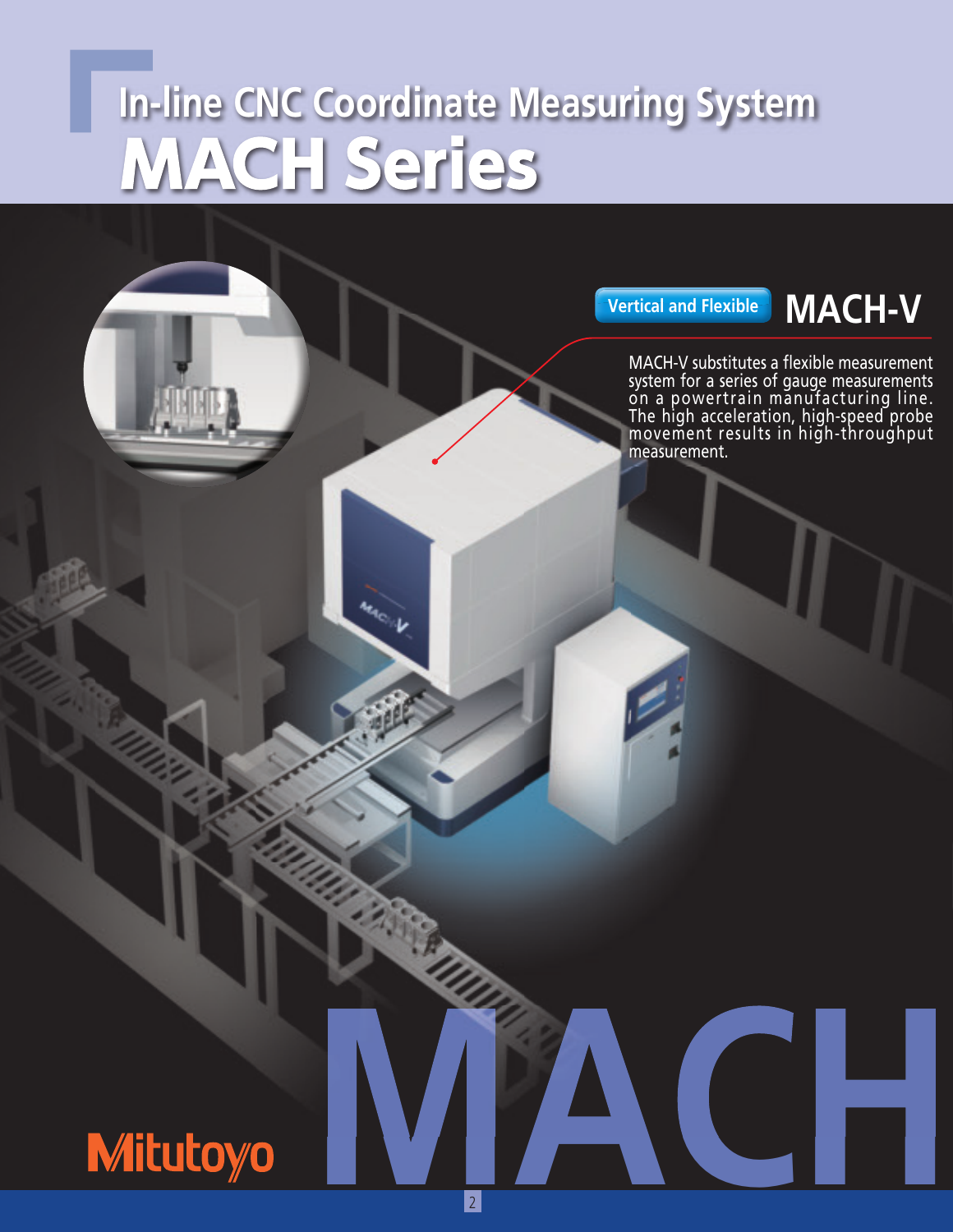

#### **Much-awaited, Fastest In-line Coordinate Measuring Machine, Bursting out of the Inspection Room.**

An absolute requirement for a measuring machine to operate around the clock in a factory is the structural design: with due consideration given to superior<br>durability for stable operations, significant reduction in measuring time, accuracy assurance under a wide range of temperature environments, security<br>and ease of maintenance. The MACH series is Mitutoyo's in-line CNC coordinate measuring system that meets these demanding criteria.

This series has established a proven track record particularly in the global<br>automotive market.

### **Horizontal and High-speed Driven MACH-3A**

This is a horizontal CNC coordinate measuring system that achieves high throughput by increased drive speed, acceleration, and measuring speed.

Space-saving and durability characteristics are compatible with line-side/in-line installation.

**UTTI**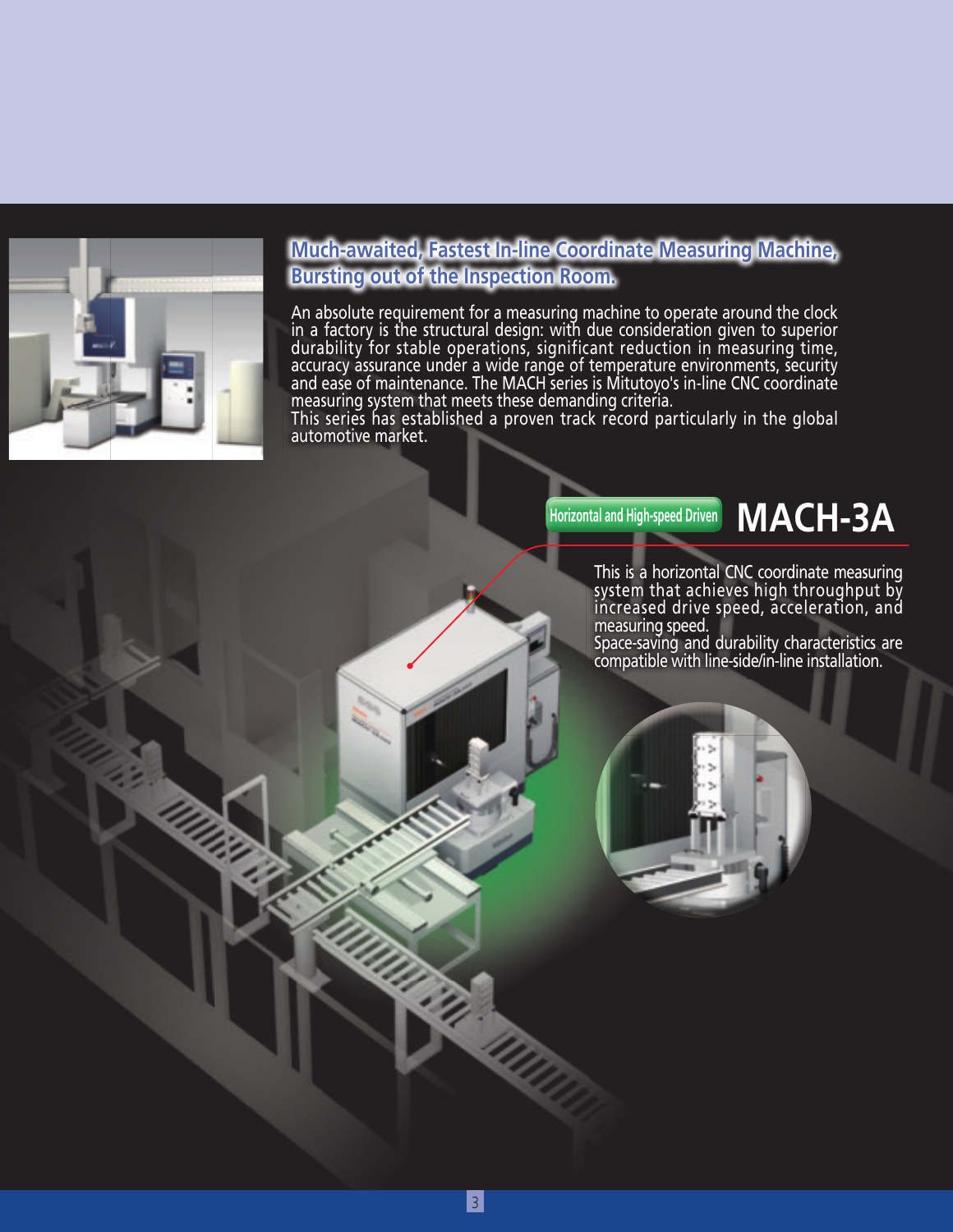### **MACH-V**

**An Optimal and Flexible Measuring System in Place of Dedicated Gauge Measurement in a Production Line**

#### **High-speed drive up to a maximum of 866mm/s**

The world's fastest CNC vertical axis, in-line coordinate measuring machine with world-beating acceleration (8,480mm/s<sup>2</sup>), measuring speed (at the moment of contact: 20mm/s) as well as drive speed. This system contributes to the reduction in total cost as an automeasurement system, either in a line or at line side where a reduction in measurement time is required, and can also serve as a dedicated machine or a substitute system for gauges.

#### **Space-saving design helps installation in a production line**

In consideration of installation between processing machines, the width of this machine has been reduced by 15% compared with its predecessor, thus contributing to a reduction in line length. Open access to the measuring area from the front/back and left/right has increased flexibility in the routing arrangements for a workpiece.

#### **Accuracy assurance throughout a wide temperature range (5 to 35°C)**

Real-time thermal compensation applied to measurements and originsetting assure excellent accuracy (referred to 20°C) over a much wider range of ambient temperature than conventional CMMs. The graph below shows the effectiveness of maintaining accuracy over a range of more than 30°C.

#### **Highly effective thermal compensation of the MACH-V9106**



#### **Improved dust resistance**

This series has improved dust resistance relative to its predecessor by installing all drive system and scale units in the dust-proof enclosure on the machine top. The control unit and PC are installed in the dust-proof rack.

#### **Less maintenance**

Construction improvement and air-free operation means less chance of maintenance problems occurring.





#### **Higher speed and accuracy with barycentric drive**

When the components of a CMM slide are driven by a force offset from the combined mass center, a rotation-inducing torque is produced that is detrimental to accuracy. To prevent this torque generation, the MACH-V series employs the barycentric drive system, achieving an ideal drive that minimizes slide rotation, especially under high drive acceleration conditions, by applying the drive force directly through the mass center of the slide.

This technique enables high-speed measurement with minimum accuracy deterioration compared with commonly-used CMMs.



#### **Workpiece thermal compensation - essential for in-line measurement**

Generally, during production, the temperature of a workpiece differs from that of the measuring machine due to processing and washing and is always changing.

To support in-line operations, the machine must continue accurate measurement (referred to 20°C) even while the size of a workpiece is changing due to this temperature difference.

The following graph shows the high degree of compensation resulting when a MACH-V series machine (at 20°C) measured a certain workpiece while it cooled from 40°C towards 20°C.

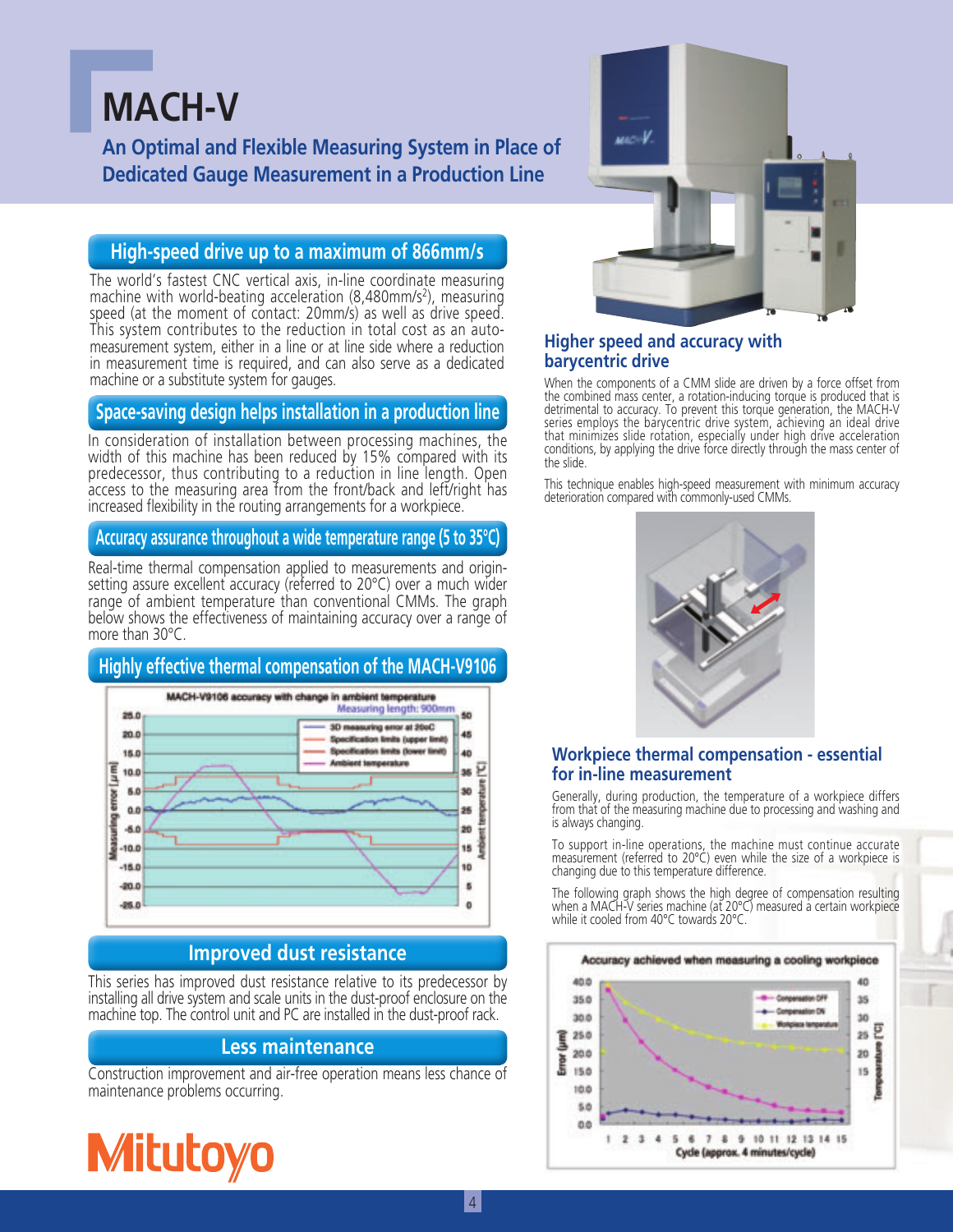|                                      | Item  |                                                                     | Model                                                                          | <b>MACH-V9106</b>                                                                                                                                                                                                                                                                    |                    |                  |  |
|--------------------------------------|-------|---------------------------------------------------------------------|--------------------------------------------------------------------------------|--------------------------------------------------------------------------------------------------------------------------------------------------------------------------------------------------------------------------------------------------------------------------------------|--------------------|------------------|--|
|                                      |       | Measuring                                                           | $X$ axis                                                                       | 35.43" (900mm)                                                                                                                                                                                                                                                                       |                    |                  |  |
|                                      | range |                                                                     | Y axis                                                                         | 39.36" (1000mm)                                                                                                                                                                                                                                                                      |                    |                  |  |
|                                      |       |                                                                     | Z axis                                                                         | 23.62" (600mm)                                                                                                                                                                                                                                                                       |                    |                  |  |
|                                      |       | Resolution<br>Guide system                                          |                                                                                | .000004" (0.0001mm)<br>Linear quide on each axis                                                                                                                                                                                                                                     |                    |                  |  |
|                                      |       |                                                                     | <b>CNC Mode</b>                                                                | Drive speed: each axis 8 to 500mm/s; all axes 866mm/s                                                                                                                                                                                                                                |                    |                  |  |
| External Dimensions<br>(Unit: mm)    |       | Operating                                                           |                                                                                | Measuring speed: 1 to 20mm/s                                                                                                                                                                                                                                                         |                    |                  |  |
|                                      |       | speeds                                                              | Joystick                                                                       | 0 to 80mm/s (High Speed)                                                                                                                                                                                                                                                             |                    |                  |  |
|                                      |       |                                                                     | mode                                                                           | 0 to 3mm/s (Low Speed)<br>0.05mm/s (Fine Speed)                                                                                                                                                                                                                                      |                    |                  |  |
| 3005                                 |       | Maximum drive                                                       |                                                                                |                                                                                                                                                                                                                                                                                      |                    |                  |  |
| 1457<br>999<br>2006                  |       | acceleration                                                        |                                                                                | Each axis 4,900mm/s <sup>2</sup> ; all axes 8,480mm/s <sup>2</sup>                                                                                                                                                                                                                   |                    |                  |  |
|                                      |       | Scale type                                                          |                                                                                | Linear encoder<br>31.49" (800mm)                                                                                                                                                                                                                                                     |                    |                  |  |
|                                      |       | Workpiece                                                           | Maximum height<br>Maximum                                                      |                                                                                                                                                                                                                                                                                      |                    |                  |  |
|                                      |       |                                                                     | mass                                                                           | 330lbs. (150kg)                                                                                                                                                                                                                                                                      |                    |                  |  |
|                                      |       |                                                                     | Mass of machine<br>(including the mounting<br>stand and controller)            | 8,818lbs. (4000kg)                                                                                                                                                                                                                                                                   |                    |                  |  |
| $t^Z_{++X}$                          |       |                                                                     |                                                                                |                                                                                                                                                                                                                                                                                      |                    |                  |  |
| 305                                  |       | Scanning accuracy ISO 10360-4 Unit (µm)                             |                                                                                |                                                                                                                                                                                                                                                                                      |                    |                  |  |
| 1733                                 |       | Maximum permissible error (scanning mode) (МРЕтнр)<br>Applied probe |                                                                                |                                                                                                                                                                                                                                                                                      |                    |                  |  |
| 700                                  |       |                                                                     | SP25M (stylus: ø4x50mm)                                                        | $5.0 \mu m$                                                                                                                                                                                                                                                                          |                    |                  |  |
|                                      |       |                                                                     | Operating environment                                                          |                                                                                                                                                                                                                                                                                      |                    |                  |  |
| Y:1000<br>205<br>X:900<br>279<br>278 |       |                                                                     |                                                                                | Temperature                                                                                                                                                                                                                                                                          |                    |                  |  |
|                                      |       |                                                                     | Temperature                                                                    | 41°F - 95°F (5°C - 35°C)                                                                                                                                                                                                                                                             |                    |                  |  |
|                                      |       | Accuracy                                                            | range                                                                          |                                                                                                                                                                                                                                                                                      |                    |                  |  |
|                                      |       | assurance                                                           | Temperature<br>variation                                                       | 3.6°F (2.0°C) / hour<br>18.0°F (10.0°C) or less per 24 hours                                                                                                                                                                                                                         |                    |                  |  |
|                                      |       | conditions                                                          | Temperature                                                                    | Vertical: 1.8°F (1.0°C) or less per meter                                                                                                                                                                                                                                            |                    |                  |  |
|                                      |       |                                                                     | gradient                                                                       | Horizontal: 1.8°F (1.0°C) or less per meter                                                                                                                                                                                                                                          |                    |                  |  |
|                                      |       |                                                                     |                                                                                |                                                                                                                                                                                                                                                                                      |                    |                  |  |
|                                      |       |                                                                     |                                                                                | Point-to-point accuracy ISO 10360-2 Unit (µm)                                                                                                                                                                                                                                        |                    | *** PFTU, MPE    |  |
|                                      |       |                                                                     | Accuracy ISO10360-2: 2009                                                      | **EO,MPE                                                                                                                                                                                                                                                                             | SP25M <sup>1</sup> | TP7 <sup>2</sup> |  |
|                                      |       |                                                                     | Temperature 1 66.2°F - 69.8°F                                                  | $2.5 + 3.5$ L/1000µm**                                                                                                                                                                                                                                                               |                    |                  |  |
|                                      |       |                                                                     | $(19^{\circ}C - 21^{\circ}C)$                                                  |                                                                                                                                                                                                                                                                                      |                    |                  |  |
|                                      |       |                                                                     | Temperature 2 $64.4^{\circ}F - 71.6^{\circ}F$<br>$(18^{\circ}C - 22^{\circ}C)$ | $2.7 + 3.8$ L/1000 $\mu$ m**                                                                                                                                                                                                                                                         |                    |                  |  |
|                                      |       |                                                                     | Temperature $3 59^{\circ}F - 77^{\circ}F $                                     | 2.9 + 4.3L/1000µm**                                                                                                                                                                                                                                                                  | $2.2 \mu m$        | $2.5 \mu m$      |  |
|                                      |       |                                                                     | $(15^{\circ}C - 25^{\circ}C)$                                                  |                                                                                                                                                                                                                                                                                      |                    |                  |  |
|                                      |       |                                                                     | Temperature 4 $ 41^{\circ}F - 95^{\circ}F $                                    | 3.6 + 5.8L/1000µm**                                                                                                                                                                                                                                                                  |                    |                  |  |
|                                      |       |                                                                     | $(5^{\circ}C - 35^{\circ}C)$                                                   |                                                                                                                                                                                                                                                                                      |                    |                  |  |
| MAC<br>花工四量<br>0.000                 | $* *$ |                                                                     | $L =$ Arbitrary measuring length (unit: mm)                                    | 1) For information about the accuracy assurance conditions in a temperature<br>range other than 5 to 35°C, contact your nearest Mitutoyo Sales Department.<br>Maximum permissible error of measurement<br>*** Maximum permissible error of probing: 1stylus=Ø4x50mm, 2stylus=Ø4x20mm |                    |                  |  |
|                                      |       |                                                                     |                                                                                |                                                                                                                                                                                                                                                                                      |                    | 9106             |  |

■ **Specifications**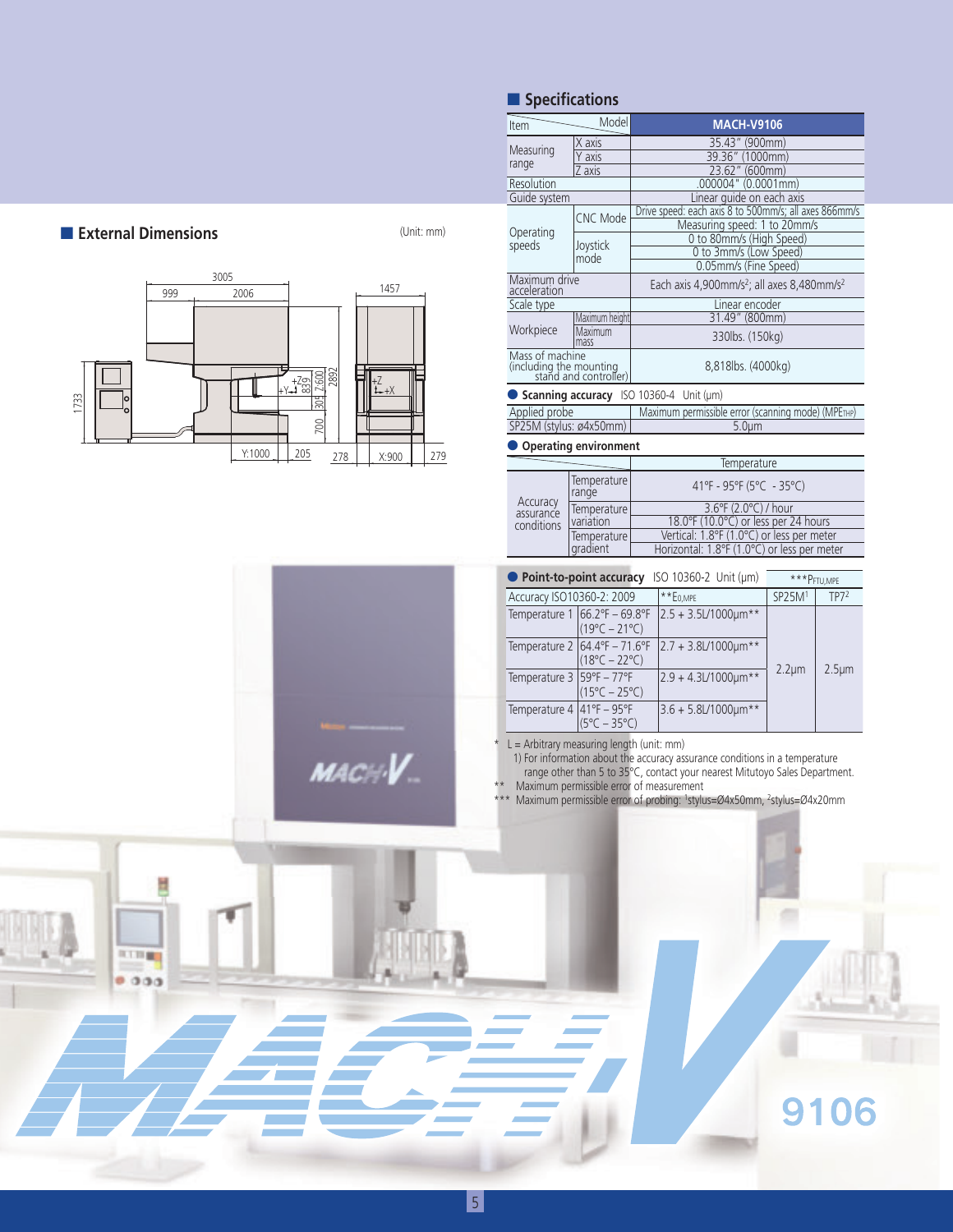## **MACH-3A**

**Much-awaited Horizontal Coordinate Measuring System Appropriate for a Horizontal Machining Line**

#### **High-speed drive up to a maximum of 1,212mm/s**

The world's fastest CNC horizontal axis, in-line coordinate measuring machine with world-beating acceleration  $(11,882 \text{mm/s}^2)$  and measuring speed (at the moment of contact: 30mm/s) as well as drive speed. This system contributes to the reduction in total cost as an auto automeasurement system, either in a line or at line side where a reduction in measurement time is required, and can also serve as a dedicated machine or a substitute system for gauges.

#### **Space-saving design helps installation in a production line**

This series comprises horizontal coordinate measuring machines intended for installation between processing machines. The horizontal-axis design allows this system to use the same workpiece handling and routing as the processing machines use.

#### **Accuracy assurance throughout a wide temperature range (5 to 40°C)**

Real-time thermal compensation applied to measurements and originsetting assure excellent accuracy (referred to 20°C) over a much wider range of temperature than conventional CMMs. The graph below shows the effectiveness of the scheme.

#### **Highly effective thermal compensation of the MACH-3A 653**



#### **Less maintenance**

This system incorporates a control unit and a PC for measurement and has attained superior durability through a design targeted on 24-hour operation.

#### **Improved ease of maintenance**

Construction improvement and air-free operation means less chance of maintenance problems occurring.



#### **All-in-one construction**

In order to achieve further improved space-saving, dust resistance and adaptation to a wide range of temperatures, the MACH-3A employs an all-in-one construction.

The system integrates the main unit, data processor (PC) and monitor into one location on top of the mounting stand to achieve space-saving and ease of installation.

Additionally, to improve resistance to temperature environment and dust resistance, units other than the monitor are located in a cabinet in which a heat exchanger keeps the ambient temperature constant.

#### **Thermal compensation - essential for in-line measurement**

The MACH-3A series is provided with the same thermal compensation functions as the MACH-V series.

For detailed information, refer to page 4.

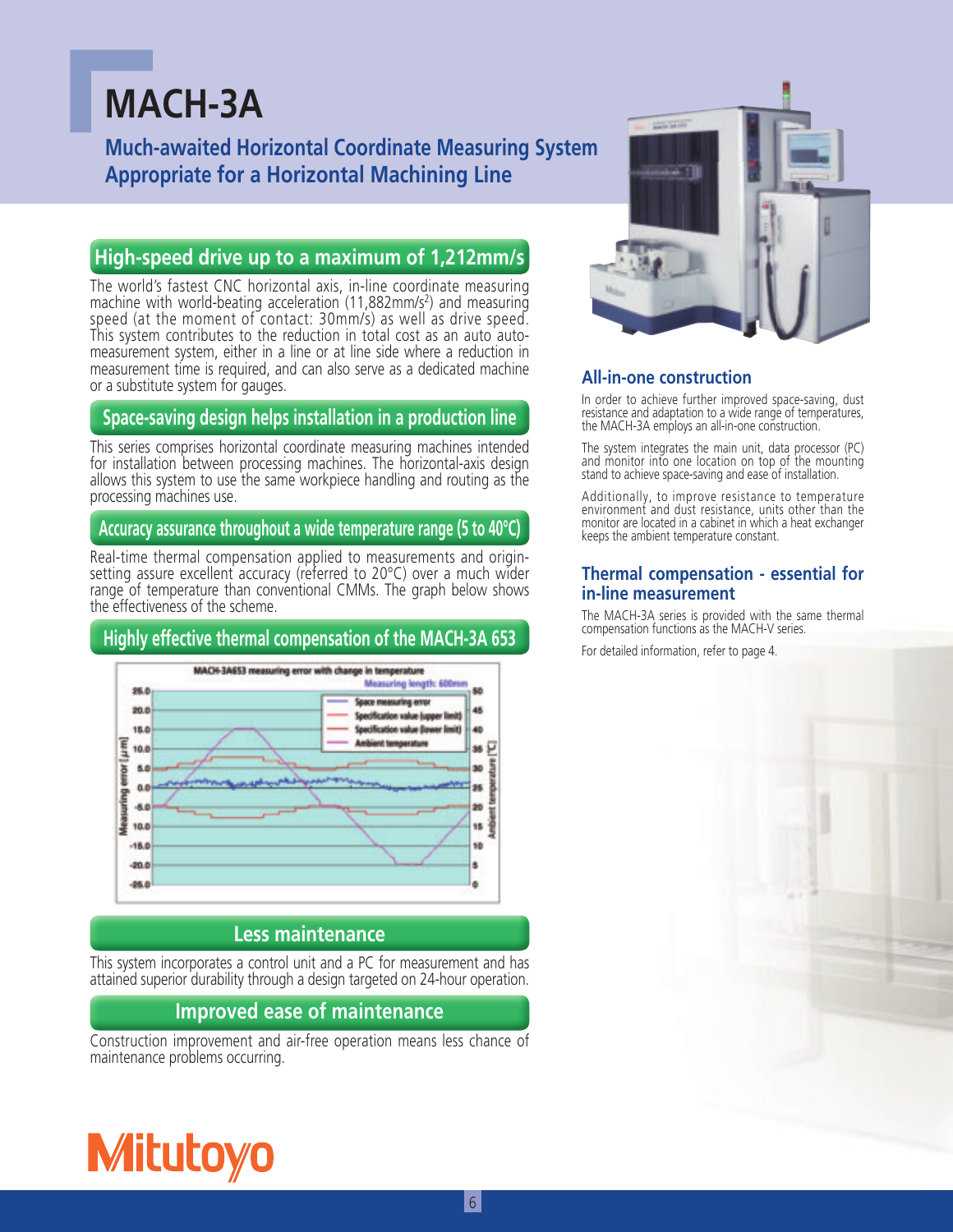

#### **Item Model** Model **MACH-3A 653** ■ **Specifications**

| Measuring                                        | X axis                                                     | 23.62" (600mm)<br>19.68" (500mm)                                    |                                                                                                                                          |               |  |  |  |  |
|--------------------------------------------------|------------------------------------------------------------|---------------------------------------------------------------------|------------------------------------------------------------------------------------------------------------------------------------------|---------------|--|--|--|--|
| range                                            | Y axis                                                     |                                                                     |                                                                                                                                          |               |  |  |  |  |
|                                                  | Z axis                                                     |                                                                     | 11.02" (280mm)<br>.000004" (0.0001mm)                                                                                                    |               |  |  |  |  |
| Resolution                                       |                                                            |                                                                     |                                                                                                                                          |               |  |  |  |  |
| Guide system                                     |                                                            | Linear guide on each axis                                           |                                                                                                                                          |               |  |  |  |  |
| Operating                                        | <b>CNC Mode</b>                                            |                                                                     | Drive speed: each axis 8 to 700mm/s; all axes 1212mm/s<br>Measuring speed for TP7M: 1 to 30mm/s<br>Measuring speed for TP7M: 1 to 30mm/s |               |  |  |  |  |
| speeds                                           |                                                            | 0 to 80mm/s (High Speed)                                            |                                                                                                                                          |               |  |  |  |  |
|                                                  | Joystick<br>mode                                           | 0 to 3mm/s (Low Speed)                                              |                                                                                                                                          |               |  |  |  |  |
|                                                  |                                                            | 0.05mm/s (Fine Speed)                                               |                                                                                                                                          |               |  |  |  |  |
| Maximum drive<br>acceleration                    |                                                            | Each axis 6,860mm/s <sup>2</sup> ; all axes 11,882mm/s <sup>2</sup> |                                                                                                                                          |               |  |  |  |  |
| Scale type                                       |                                                            | Linear encoder                                                      |                                                                                                                                          |               |  |  |  |  |
| Workpiece                                        | Maximum height<br>Maximum mass                             |                                                                     | 29.52" (750mm)<br>440lbs. (200kg) excluding optional accessories                                                                         |               |  |  |  |  |
| Mass of machine                                  |                                                            |                                                                     |                                                                                                                                          |               |  |  |  |  |
| (including the mounting<br>stand and controller) |                                                            |                                                                     | 3,306lbs. (1500kg) excluding optional accessories                                                                                        |               |  |  |  |  |
|                                                  |                                                            | Scanning accuracy ISO 10360-4 Unit (µm)                             |                                                                                                                                          |               |  |  |  |  |
| Probe used                                       |                                                            |                                                                     | Maximum permissible error (scanning mode) (МРЕтнр)                                                                                       |               |  |  |  |  |
|                                                  | SP25M (stylus: ø4x50mm)                                    |                                                                     | 4.0 <sub>µ</sub>                                                                                                                         |               |  |  |  |  |
|                                                  | Operating environment                                      |                                                                     |                                                                                                                                          |               |  |  |  |  |
|                                                  |                                                            | Temperature                                                         |                                                                                                                                          |               |  |  |  |  |
| Temperature<br>rande<br>Accuracy                 |                                                            | 41°F - 104°F (5°C - 40°C)                                           |                                                                                                                                          |               |  |  |  |  |
| assurance                                        | Temperature<br>variation                                   | 3.6°F (2.0°C) / hour<br>18.0°F (10.0°C) or less per 24 hours        |                                                                                                                                          |               |  |  |  |  |
| conditions                                       | Temperature                                                |                                                                     |                                                                                                                                          |               |  |  |  |  |
|                                                  | gradient                                                   |                                                                     | Vertical: 1.8°F (1.0°C) or less per meter<br>Horizontal: 1.8°F (1.0°C) or less per meter                                                 |               |  |  |  |  |
|                                                  |                                                            | Point-to-point accuracy ISO 10360-2 Unit (um)                       |                                                                                                                                          |               |  |  |  |  |
| Probe                                            | Temperature Range                                          |                                                                     | $**E0,MPE$                                                                                                                               | *** PFTU, MPE |  |  |  |  |
| SP25M                                            | 66.2°F - 69.8°F (19°C - 21°C)                              |                                                                     | $2.2 + 3.5$ L/1000µm                                                                                                                     |               |  |  |  |  |
| $Stylus =$<br>Ø4x50mm                            | 59°F - 77°F (15°C - 25°C)                                  |                                                                     | $2.5 + 4.2$ L/1000µm                                                                                                                     |               |  |  |  |  |
|                                                  | 50°F - 86°F (10°C - 30°C)                                  |                                                                     | $2.9 + 5.0$ L/1000 $\mu$ m                                                                                                               | $2.2 \mu m$   |  |  |  |  |
|                                                  | 41°F - 95°F (5°C - 35°C)                                   |                                                                     | $3.2 + 5.7$ L/1000µm                                                                                                                     |               |  |  |  |  |
| TP7M                                             | $66.2^{\circ}F - 69.8^{\circ}F(19^{\circ}C - 21^{\circ}C)$ |                                                                     | $2.5 + 3.5$ L/1000µm                                                                                                                     |               |  |  |  |  |
| Stylus $=$                                       | 59°F - 77°F (15°C - 25°C)                                  |                                                                     | $2.8 + 4.21/1000 \mu m$                                                                                                                  |               |  |  |  |  |
| $\varnothing$ 4x20mm                             | $50^{\circ}F - 86^{\circ}F (10^{\circ}C - 30^{\circ}C)$    |                                                                     | $3.2 + 5.01/1000 \mu m$<br>$2.5 \mu m$                                                                                                   |               |  |  |  |  |
|                                                  | $41^{\circ}F - 95^{\circ}F (5^{\circ}C - 35^{\circ}C)$     |                                                                     | $3.5 + 5.71/1000 \mu m$                                                                                                                  |               |  |  |  |  |
|                                                  | $41^{\circ}F - 104^{\circ}F (5^{\circ}C - 40^{\circ}C)$    |                                                                     | $3.9 + 6.5$ L/1000µm                                                                                                                     |               |  |  |  |  |
| <b>TP20</b>                                      | $66.2$ °F - 69.8°F (19°C - 21°C)                           |                                                                     | $2.7 + 3.5$ L/1000 $\mu$ m                                                                                                               |               |  |  |  |  |
| $Stvlus =$                                       | 59°F - 77°F (15°C - 25°C)                                  |                                                                     | $3.0 + 4.2$ L/1000µm                                                                                                                     |               |  |  |  |  |
| $\varnothing$ 3x10mm                             | $50^{\circ}F - 86^{\circ}F (10^{\circ}C - 30^{\circ}C)$    |                                                                     | $3.4 + 5.01/1000 \mu m$                                                                                                                  | $2.7 \mu m$   |  |  |  |  |
|                                                  | $41^{\circ}F - 95^{\circ}F (5^{\circ}C - 35^{\circ}C)$     |                                                                     | 3.7 + 5.7L/1000um                                                                                                                        |               |  |  |  |  |
|                                                  | $110F$ $1010F$ $(00C)$ $100C$                              |                                                                     | $11.6$ El $11000$                                                                                                                        |               |  |  |  |  |

2) For information about the accuracy assurance conditions in a temperature

range other than 5 to 40°C, contact your nearest Mitutoyo Sales Department.

# **MEASURING SYSTEM** MACH-3A653